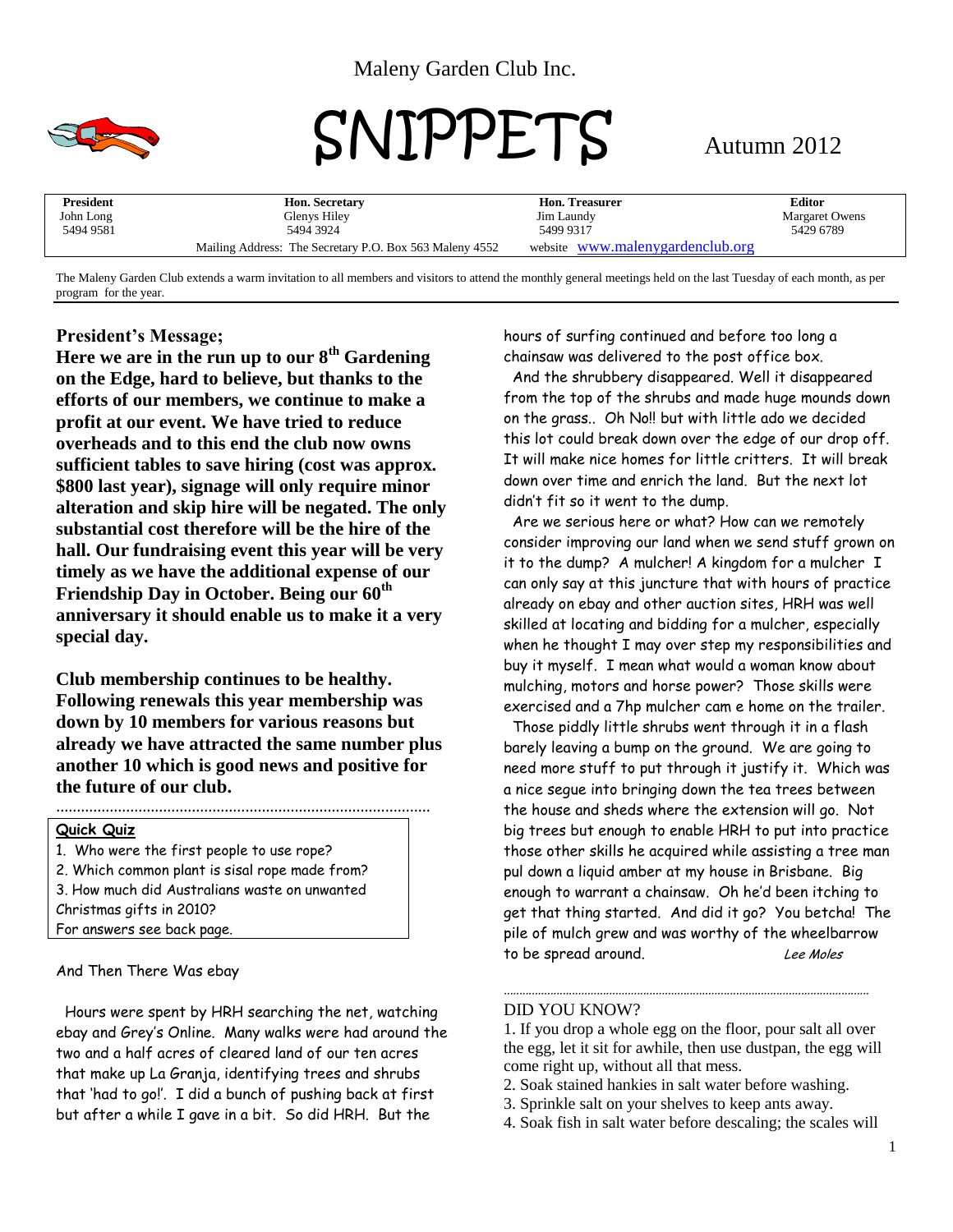come off easier.

5. Put a few grains of rice in your saltshaker for easier pouring.

6. Add salt to green salads to prevent wilting.

7. Test the freshness of eggs in a cup of salt water; fresh eggs sink; bad ones float.

8. Add a little salt to your boiling water when cooking eggs; a cracked egg will stay in its shell this way.

9. A tiny pinch of salt with egg whites makes them beat up fluffier.

10. Soak wrinkled apples in a mildly salted water solution to perk them up.

11. Rub salt on your frypan and your pancakes won't stick. 12. Soak toothbrushes in salt water before you first use them; they will last longer.

13. Use salt to clean your discolored coffee pot.

14. Mix salt with turpentine to whiten you bathtub and toilet bowl.

15. Soak your nuts in salt brine overnight and they will crack out of their shells whole. Just tap the end of the shell with a hammer to break it open easily.

16. Clean brass, copper and pewter with paste made of salt and vinegar, thickened with flour.

# ..................................................................................

#### Oh Dear!!

A little old man shuffled ever so slooooowly into an ice cream shop, pulled himself ever so slooooowly and painfully onto a stool. After catching his breath he ordered a banana split. The waitress asked kindly, "Crushed nuts?" "Nope" he replied "arthritis."

*Reader's Digest*

I went to the doctor the other day to have a full brain scan. After the scan the doctor reported, "Your brain has two parts, one left and one right. The left part has nothing right in it and the right has nothing left in it." *Reader's Digest*

A woman's mind is as complex as her handbag; even when you get to the bottom of it there is always something to surprise you. *Billy Connolly*

...........................................................................................................

**Chinese Proverb** *contributed by Audrey Brown* 

If you want to be happy for a week, take a wife. If you want to be happy for a month kill a pig.

If you want to be happy forever plant a garden.

Weekly Times

#### **Health Matters**

**Stalls** closest to the door in public toilets consistently have the lowest levels of bacteria and are the least likely to run out of loo paper.

............................................................................................................

**Flush With the Lid Down.** Microbiologist Dr Charles Gerba from the University of Arizona, warns that you should always flush the toilet with the seat lid down. If you

don't, polluted water particles float for a few hours around your bathroom before they all land, some on your toothbrush. Dr Gerba says,"It doesn't happen all the time but e.coli and other faecal-based bacteria really make you ill, so unless you want to brush your teeth with what is in the toilet, close the lid".

(*What a wonderful reason I now have for insisting the lid is put down by the users of our toilet).*

**......................................................................................**

*The Sunday Mail-body and soul 16th Oct. 2011*

### Mahler Musings

Did you know that the fourth movement of Gustav Mahler's Symphony no. 4 in G is a setting for a soprano of a folk poem which is said to provide a child's vision of heaven? The text is of interest as besides singing and dancing, plentiful meat and wine, bread baked by angels, the children find

"Fine vegetables of every kind grow in the gardens of heaven. good asparagus and beans whatever you fancy, big bowls are prepared for us! Good apples and pears and grapes! The gardeners let us take all!" So maybe they will need lots of us in heaven.

*Contributed by Carolyn Willadsen*

.......................................................................

# **I'll Bet You Didn't Know This.**

Yawning isn't a sign of tiredness, it's the body's way of cooling the brain. A US study shows that yawning controls brain temperature which may explain why we yawn when tired – our brain temperature rises when we are sleep deprived. *The Sunday Mail 6.10 2011*

............................................................................... **Time to Plant in SE Queensland;**

Autumn is great time to get busy in the garden. The humidity of Summer has dropped off but the soil temperature is still warm so your seeds will shoot out of the ground and provide the fresh food you need. Plant the following now:

Dwarf Beans, Beetroot, Capsicum, Carrots, Cucumber, Eggplant, Lettuce, Peas, Potatoes, Radish, Rocket, Silverbeet, Shallots, Strawberries, Sweet Potato, Tomatoes, Zucchini

**.....................................................................**

# *Autumn Reading.*



In the past half year the Maleny Garden Club library has gratefully received 29 book donations from members past and present. These contributions have included many special publications which will be of great interest to Club members. With far too many titles to list here, an updated library list is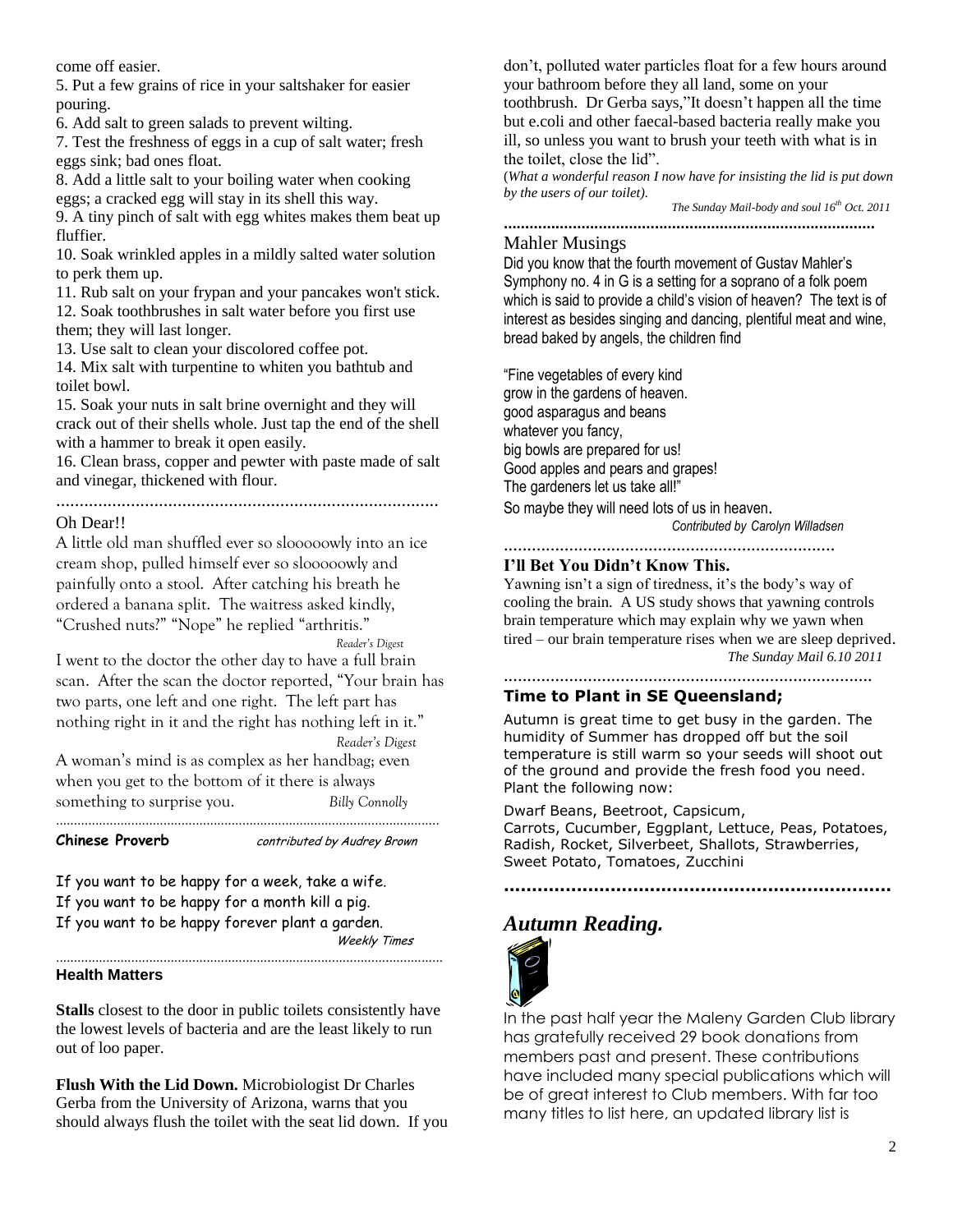available on our website with new items indicated. Alternatively, please ask Andrea Long at our monthly meeting if you would like a copy of the list**.** 

# **Australian Native Plants Propagation, Cultivation & Use in Landscaping By John Wrigley & Murray Fagg**

A recent addition to the Garden Club Library, kindly donated by a Club Member, is this fantastic reference book for the selection of suitable native plants for every area of Australia. It contains a wealth of information on literally thousands of native plants, their properties, cultivation and propagation with chapters on ground covers, rockery plants, water features, shrubs, trees, annuals and bedding plants, climbers or container plants. Beautifully illustrated with over 1000 colour photographs and drawings it provides a wealth of knowledge for the planning of gardens, whether large, medium or small.

*Now available from Maleny Garden Club Library Phone John & Andrea Long, 5499 9581*

#### **.............................................................................................. Pollinators.**

 At a recent Garden Club meeting the subject of a lack of honey bees was raised. Curious to find out more, I did some research and found many interesting facts. Some 65% of plants need insects for pollination.

 Although there are some major problems associated with diseases and deaths of the European honey bee, we should remember that Australian plants thrived for an extremely long time before the honey bee was introduced. Firstly, we have over 1,500 species of native bees in Australia, many of which are solitary so are not easily seen, as well as the fact that they come in a huge variety of shapes and sizes, including one which mimics a wasp. The native blue banded bee, which is common in our area is one of the best insects for pollinating tomatoes.

 Of course, not all pollinators are bees. Amongst the most common are butterflies, moths, flies, wasps, beetles, thrips, bats and birds. As some of these creatures are often seen as enemies they are frequently killed, yet they all have a vital role in our gardens. Before you next swat, spray, squash that 'thing' or destroy that little mud nest remember that you are possibly killing an insect vital for the pollination of particular plants in your own garden. Try to live and let live. I have various wasps building tiny mud nests on the balcony and outside the house, and find that if you let them just get on with it, they will completely ignore you, and probably repay you by pollinating some very special plant in your garden. I have found that good way of attracting a range of pollinators to the garden is to have as big a variety of plants as possible, and throughout the year have at least a few plants flowering. The salvias, which flower all year, are great

attractors of a big variety of pollinators, from tiny flies I can barely see, to honeyeaters fighting over the flowers. An excellent website for information and identification of native bees is [www.aussiebee.com.au](http://www.aussiebee.com.au/)

*Pam Linnett*

#### **.................................................................................... Protecting Vegetables**

If you want to grow vegetables you have to learn to share with a variety of creatures. As I don't want to use any poisons on the plants I eat, it can be frustrating at times and so protecting the plants is one option.

Vege net, rather like shadecloth, is available from Green Harvest at 5m x 2.87m per sheet for \$19.50. This net can be thrown over plants or cut into pieces and sewn to make small bags. These can be put over bunches of tomatoes and the neck tied with string.

Cut the bottoms out of plastic pots and cover individual seedlings such as lettuce. I usually put the pots over the plants late afternoon and take them off in the morning, however it doesn't matter if they are left there as the seedlings should get enough sun and benefit from any rain from the open pot, but snails, caterpillars etc (so far) have avoided the tedious journey up the sides of the pots to get to the seedlings. For larger plants such as young silverbeet, use 3 litre milk containers with the tops and bottoms cut off.

50 ml (2") Plastic mesh sold by the metre at hardware stores can be laid on the veg bed to protect root crops such as sweet potatoes and potatoes. Bandicoots and turkeys can't dig up the tubers and the plants grow through the mesh. (Still in the experimental stage at the Linnett household, but showing great promise). Of course all these methods can be adapted to protect young bulbs, annual seedlings and fruits such as figs etc *Pam Linnett*

# **Tick Removal**

 Ticks are still showing their heads. Here is a good way to get them off you. A School Nurse has written the info below – good enough to share – and it really works!!

**..................................................................................**

 A paediatrician told me what she believes is the best way to remove a tick. This is great because it works in those places where it's sometimes difficult to get to with tweezers – between toes, in the middle of head full of dark hair etc.

 Apply a glob of liquid soap to a cotton ball. Cover the tick with the soap-soaked cotton ball and swab it for a few seconds (15-20). The tick will come out on its own and be stuck to the cotton ball when you lift it away. This technique has worked every time I've used it (and that was frequently). And it is much less traumatic for the patient and easier for me.